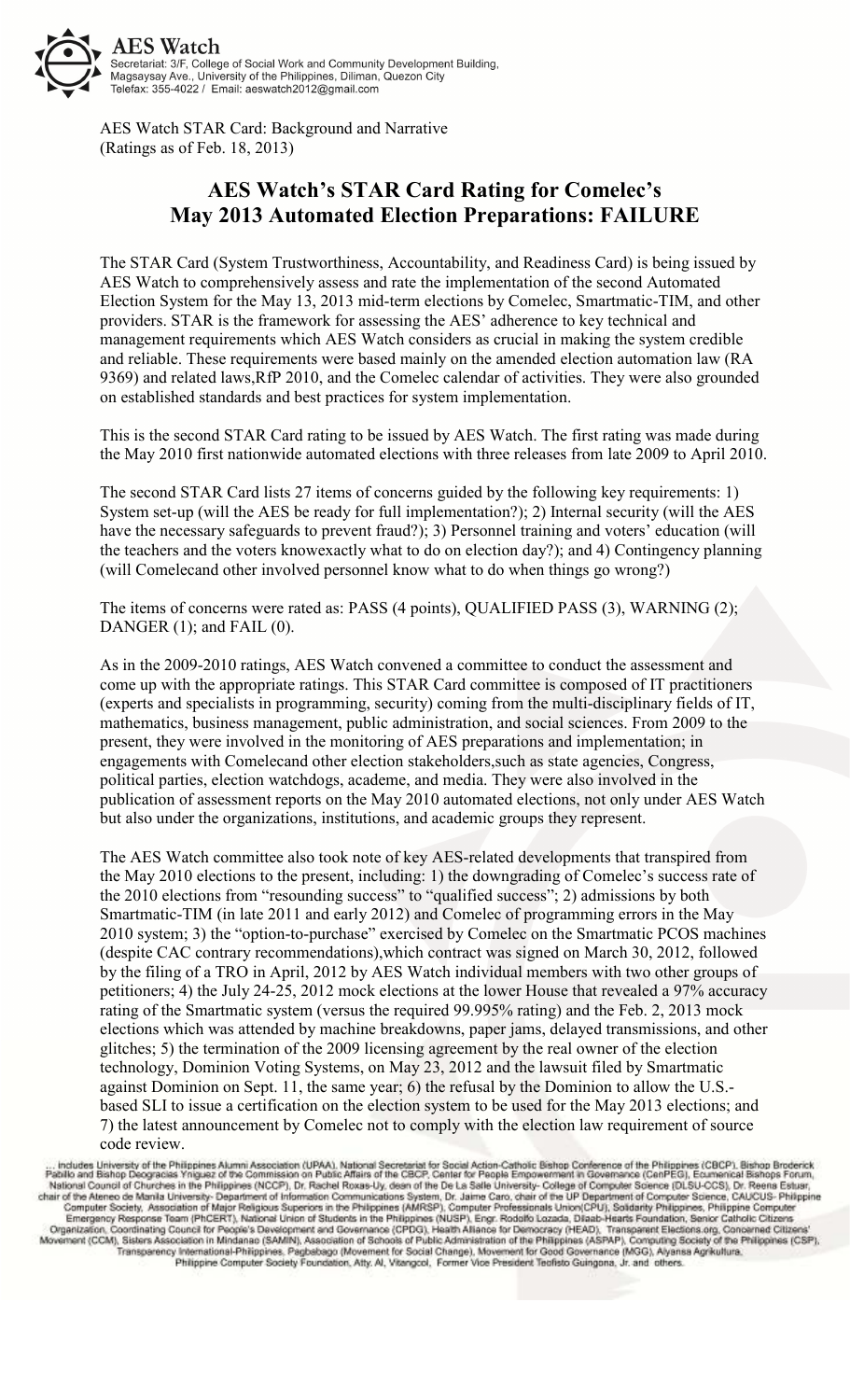

AES Watch<br>Secretariat: 3/F, College of Social Work and Community Development Building,<br>Magsaysay Ave., University of the Philippines, Diliman, Quezon City<br>Telefax: 355-4022 / Email: aeswatch2012@gmail.com

The following are the STAR Card ratings, as of Feb. 18, 2013:

| <b>Key Requirements</b> | <b>Specific Concerns</b>                                                                                                                                                                                                                                                                                                                                                                                                                                                                                                                                                                                                                                                                                                                                                                                                                                                              | Rating           |
|-------------------------|---------------------------------------------------------------------------------------------------------------------------------------------------------------------------------------------------------------------------------------------------------------------------------------------------------------------------------------------------------------------------------------------------------------------------------------------------------------------------------------------------------------------------------------------------------------------------------------------------------------------------------------------------------------------------------------------------------------------------------------------------------------------------------------------------------------------------------------------------------------------------------------|------------------|
| A. Trustworthiness      | Source Code Review<br>1)                                                                                                                                                                                                                                                                                                                                                                                                                                                                                                                                                                                                                                                                                                                                                                                                                                                              | $\boldsymbol{0}$ |
|                         | The source code for the automated election system is a set of instructions prepared<br>by computer programmers that will dictate how:<br>The Election Management System (EMS) will be used to<br>a.<br>prepare the ballots and configure the PCOS machine for each precinct.<br>The Precinct Count Optial Scan (PCOS) machines will<br>$b_{-}$<br>interpret vote marks on the ballot, count the votes, prepare the election<br>returns, and transmit the election returns to the canvassing and<br>consolidation system<br>The Canvassing and Consolidation System (CCS) at each level<br>c.<br>(city/municipal, provincial, district, and national) will<br>consolidate the votes from the polling precincts.<br>Republic Act 9369 or the Election Automation Law that Technical Evaluation<br>Committee (TEC) to certify through an international certification entity will operate |                  |
|                         | properly, securely, and accurately.<br>RA9369 also gave the right to interested political parties and groups to review the                                                                                                                                                                                                                                                                                                                                                                                                                                                                                                                                                                                                                                                                                                                                                            |                  |
|                         | source code of the automated election system.<br>To date, COMELEC through Chairman SixtoBrillantes has not disclosed any report of<br>the source code review done by SLI Global Solutions claiming that there has<br>been no certification. The Smartmatic-TIM, the supplier of the AES, on the other<br>hand, claims that the AES software has been certified. Certainly conflicting claims.                                                                                                                                                                                                                                                                                                                                                                                                                                                                                         |                  |
|                         | To date, also, no interested polical party or group has been given the opportunity to<br>review the source code. In fact, last January 2013 the LDP (Sen. Koko Pimentel's<br>Party) was denied review of the source code with the COMELEC claiming that the<br>source code was not yet ready.                                                                                                                                                                                                                                                                                                                                                                                                                                                                                                                                                                                         |                  |
|                         | 2) CF Cards should be write-once-read-many or WORM (priority)<br>The CF card used in the 2010 NLE and will be used in the coming midterm<br>elections is not write-once-read-many or WORM. A WORM storage device was<br>required under the Request for Proposal for the 2010 NLE and was not complied<br>with.                                                                                                                                                                                                                                                                                                                                                                                                                                                                                                                                                                        | $\overline{0}$   |
|                         | Fake ballot detection (priority)<br>3)                                                                                                                                                                                                                                                                                                                                                                                                                                                                                                                                                                                                                                                                                                                                                                                                                                                | $\theta$         |
|                         | The Ultraviolet Ink Mark is a security feature offered by Smartmatic-TIM. The<br>Ultraviolet Ink Detection mechanism in the PCOS was disabled in 2010. No proof<br>has been shown to date that this mechanism has been enabled and operates correctly.                                                                                                                                                                                                                                                                                                                                                                                                                                                                                                                                                                                                                                |                  |
|                         | Voter-Verified Paper Audit Trail (priority)<br>4)                                                                                                                                                                                                                                                                                                                                                                                                                                                                                                                                                                                                                                                                                                                                                                                                                                     | $\theta$         |
|                         | The Voter-Verified Paper Audit Trail (VVPAT) is required under RA9369. This<br>feature, claimed to be available in the PCOS, was not enabled in the 2010 NLE.<br>No proof has been shown to date that this feature has been enabled for the 2013<br>Midterm Elections.                                                                                                                                                                                                                                                                                                                                                                                                                                                                                                                                                                                                                |                  |
|                         | Initialization of Machines (priority)<br>5)<br>In the Mock Elections held on Feb.2, 2013, problems were encountered as the<br>Board of Election Inspectors (BEI) had difficulty starting up the PCOS machines.<br>The PCOS machines and all other machines that comprise the AES need to be<br>thoroughly tested. To date, COMELEC has not disclosed if all machine<br>components of the AES have been tested individually.                                                                                                                                                                                                                                                                                                                                                                                                                                                           |                  |

... Includes University of the Philippines Alumni Association (UPAA), National Secretarist for Social Action-Catholic Bishop Conference of the Philippines (GBCP), Bishop Broderick<br>Pablic and Bishop Deogracias Ynguaz of the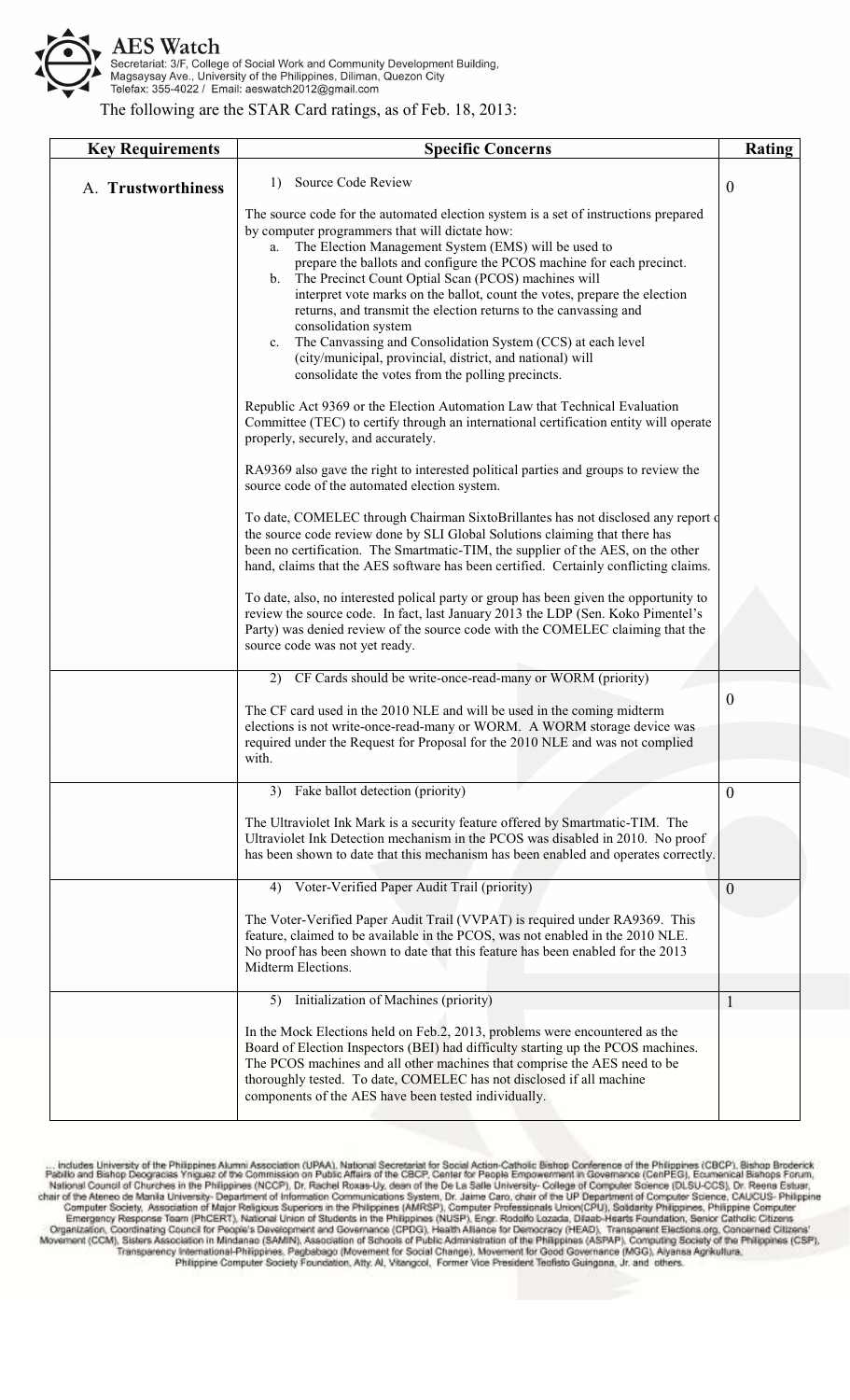

AES Watch<br>Secretariat: 3/F, College of Social Work and Community Development Building,<br>Magsaysay Ave., University of the Philippines, Diliman, Quezon City<br>Telefax: 355-4022 / Email: aeswatch2012@gmail.com

| 99.995% accuracy (priority)<br>6)                                                                                                                                       | $\boldsymbol{0}$ |
|-------------------------------------------------------------------------------------------------------------------------------------------------------------------------|------------------|
| The AES accuracy rate of 99.995% is a requirement under the Request                                                                                                     |                  |
| for Proposal for the 2010 NLE. The same system will be used for the 2013                                                                                                |                  |
| Midterm Elections. Results of the mock elections conducted last July 24-24, 2012                                                                                        |                  |
| before the Committee on Suffrage and Electoral Reforms, House of Representatives<br>and last February 2, 2013 in voting centers in ten cities/municipalities, show less |                  |
| than 99.995% accuracy.                                                                                                                                                  |                  |
|                                                                                                                                                                         |                  |
| Integrity / consistency of databases (priority)<br>7)                                                                                                                   | $\overline{0}$   |
| No demonstration has been done to show integrity and consistency between and<br>among the canvassing and consolidation system machines across the hierarchy of          |                  |
| the AES.                                                                                                                                                                |                  |
| Secured Electronic Transmission (priority)<br>8)                                                                                                                        | $\mathbf{0}$     |
| The COMELEC claims that a virtual private network (VPN) will be                                                                                                         |                  |
| used for the 2013 Midterm Elections. The use of the VPN has not been<br>demonstrated. VPN was not used in the mock elections conducted last                             |                  |
| February 2, 2013.                                                                                                                                                       |                  |
| RA9369 requires that the election reports (election returns and                                                                                                         |                  |
| certificates of canvass) be digitally signed as a security measure. The election                                                                                        |                  |
| reports in 2010NLE were not digitally signed. In fact, the Forensics Team that<br>examined the PCOS after the elections did not find any evidence of digital signing    |                  |
| in the PCOS machines. To date, while COMELEC claims that digital signing will                                                                                           |                  |
| be implemented, digital signing of election reports have not been demonstrated.                                                                                         |                  |
| DOST-certified PCOS, CCS, EMS & SET;<br>9)                                                                                                                              | $\mathbf{0}$     |
| End-to-End Test Certification / AES technology (priority)                                                                                                               |                  |
| To date, the TEC has not certified that the AES will operate properly, securely,<br>and accurately.                                                                     |                  |
|                                                                                                                                                                         |                  |
| 10) Field Testing & Mock Elections (priority)                                                                                                                           |                  |
| The COMELEC rescinded its invitation to media and election watch groups to                                                                                              |                  |
| observe the the field testing conducted last January 26, 2013 which the COMELEC                                                                                         |                  |
| declared to be a success. The field testing would have served as practice for<br>COMELEC and Smartmatic-TIM for the mock elections held last February 2, 2013.          |                  |
| While COMELEC declared the mock elections a success, it was marred with                                                                                                 |                  |
| problems of ballot rejections, ballot jamming, inability to feed the ballot, inability to                                                                               |                  |
| start up the PCOS machines, transmission failures, and a host of operation<br>problems, including problems with crowd control and voters having difficulty              |                  |
| to find their names on the voters lists.                                                                                                                                |                  |
| 11) Final Testing and Sealing (priority/guidelines) =                                                                                                                   | $\overline{0}$   |
| Election procedures dictate, as announced by COMELEC, that a Final Testing and                                                                                          |                  |
| Sealing (FTS) activity will be conducted one week before the elections. This is                                                                                         |                  |
| another activity that needs close monitoring since the FTS in the 2010 NLE which                                                                                        |                  |
| resulted in the CF Card fiasco was a failure.                                                                                                                           |                  |
| 12) Availability of Transmission Facilities (with GIS) =                                                                                                                | $\mathbf{0}$     |
| As experienced in the mock elections held last February 2, 2013 there                                                                                                   |                  |
| was difficulty in transmitting the election results to the CCS at the city/municipal                                                                                    |                  |
| level. There has been no disclosure if proper inventory of the availability of<br>transmission facilities nationwide has been done.                                     |                  |
|                                                                                                                                                                         |                  |

... Includes University of the Philippines Alumni Association (UPAA), National Secretarist for Social Action-Catholic Bishop Conference of the Philippines (GBCP), Bishop Broderick<br>Pablic and Bishop Deogracias Ynguaz of the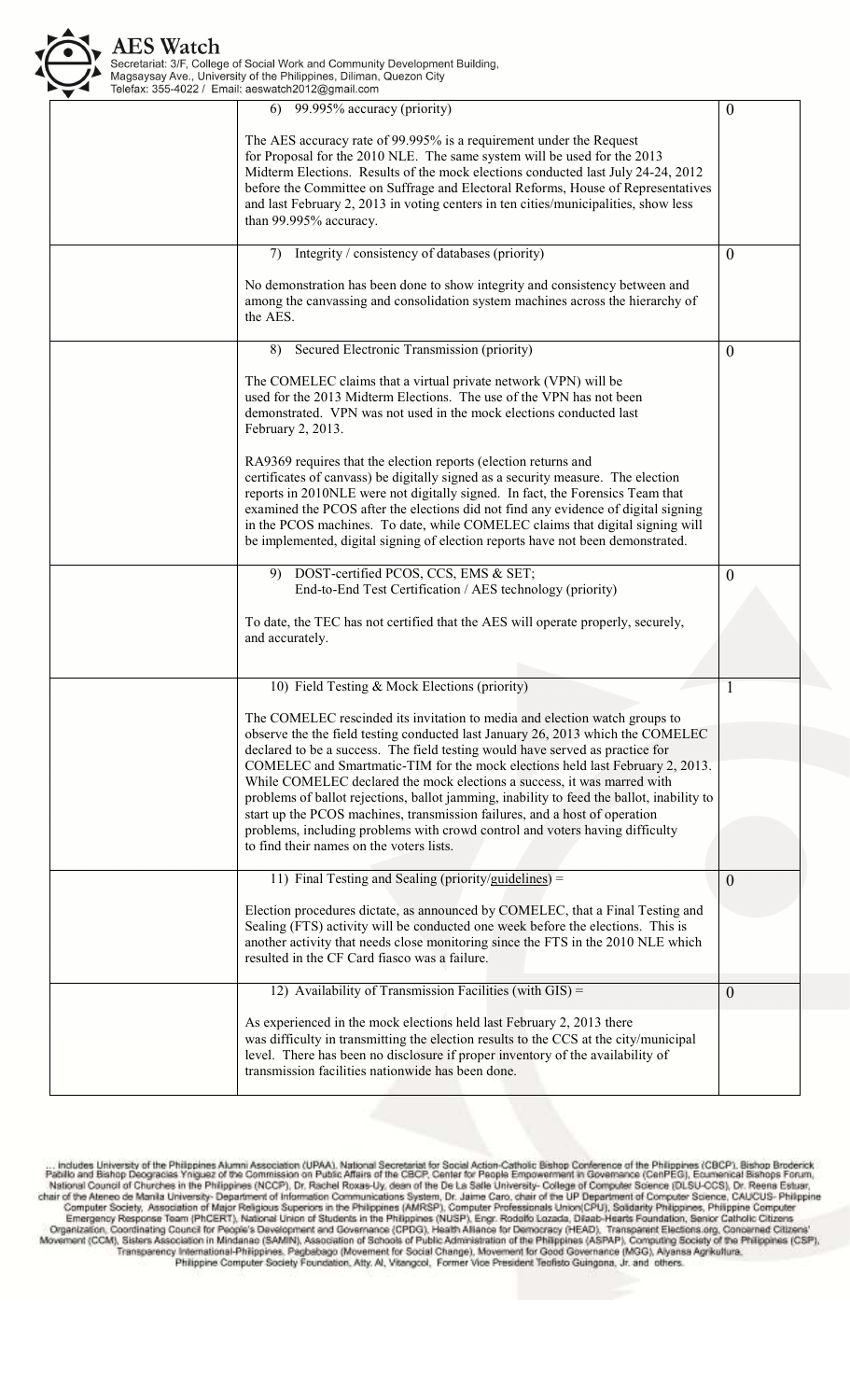

|                          | 13) Delaware case (impact) (priority)                                                                                                                                                                                                                                                                                                                                                                                                                                     | $\theta$       |
|--------------------------|---------------------------------------------------------------------------------------------------------------------------------------------------------------------------------------------------------------------------------------------------------------------------------------------------------------------------------------------------------------------------------------------------------------------------------------------------------------------------|----------------|
| <b>B.</b> Accountability | The dispute between Smartmatic and Dominion Voting Systems, the owner of the<br>technology used in the PCOS started soon after the 2010NLE. On May 23, 2012<br>Dominion terminated its License Agreement with Smartmatic. Smartmatic is no<br>longer authorized to sell or use the Dominion technology. In effect, Smartmatic is<br>supplying COMELEC with unlicensed technology and the nation will be using an<br>unlicensed technology for the 2013 Midterm Elections. |                |
|                          | 14) Adequate general instruction                                                                                                                                                                                                                                                                                                                                                                                                                                          | $\theta$       |
|                          | In the 2010 NLE, COMELEC issued its general instructions for the<br>Board of Election Inspectors and the Board of Canvassers quite late.<br>To date, no such general instructions have been released.                                                                                                                                                                                                                                                                     |                |
|                          | 15) Random Manual Audit of vote counts                                                                                                                                                                                                                                                                                                                                                                                                                                    | 1              |
|                          | Random manual audit of selected PCOS machines in is required to be conducted<br>under RA9369. While election watch organizations have been accredited by<br>COMELEC to conduct the RMA, nothing has been disclosed as to its preparations,<br>including the preparation of procedures on how the RMA will be conducted.                                                                                                                                                   |                |
|                          | 16) Physical security of machines                                                                                                                                                                                                                                                                                                                                                                                                                                         | 1              |
|                          | Physical security of the machines starts from the time the PCOS machines and CCS<br>machines are released from the COMELEC-Smartmatic warehouse for delivery to<br>the polling precincts and canvassing centers and continues until said machines are<br>retrieved and returned to the warehouse. To date, there has been no disclosure by<br>COMELEC on how the machines will be secured while in transit and while they<br>are at the polling or canvassing centers.    |                |
|                          | 17) Source Code in escrow with BSP (priority)                                                                                                                                                                                                                                                                                                                                                                                                                             | $\overline{0}$ |
|                          | The deposit of the source code for the 2010NLE was attended by much fanfare.<br>To date, there has been no such activity.                                                                                                                                                                                                                                                                                                                                                 |                |
|                          | 18) Electoral protest mechanism                                                                                                                                                                                                                                                                                                                                                                                                                                           | $\theta$       |
|                          | No Election Dispute Resolution guidelines have been issued by the COMELEC to<br>date.                                                                                                                                                                                                                                                                                                                                                                                     |                |
| C. Readiness             | 19) Precinct assignment of voters                                                                                                                                                                                                                                                                                                                                                                                                                                         | $\overline{2}$ |
|                          | Confusion as to precinct assignments attended the mock elections conducted last<br>February 2, 2013. If COMELEC is not ready with the voters list, the same<br>confusion will confront voters on May 13, 2013.                                                                                                                                                                                                                                                            |                |
|                          | 20) Continuity Plan - TEC (priority)                                                                                                                                                                                                                                                                                                                                                                                                                                      | $\theta$       |
|                          | RA9369 mandates that a continuity plan be prepared by the TEC. No disclosure to<br>date has been made if such a continuity plan has been prepared or is being prepared.                                                                                                                                                                                                                                                                                                   |                |
|                          | 21) Continuity Plan - stakeholders (priority)                                                                                                                                                                                                                                                                                                                                                                                                                             | $\overline{0}$ |
|                          | RA9369 mandates that copies of the Continuity Plan be released to political parties<br>within three months before the elections. No information has been released if such<br>Continuity Plan will be released on time.                                                                                                                                                                                                                                                    |                |
|                          | 22) Precinct specific ballots                                                                                                                                                                                                                                                                                                                                                                                                                                             | $\overline{2}$ |
|                          | Ballots are being printed and the COMELEC has reported that the<br>ballots undergo testing with the PCOS machines. Yet, ballot rejection<br>and jamming were reported and observed during the mock elections<br>held last February 2, 2013. Questions as to the ballot paper quality have been raised.<br>No resolution has been disclosed to date.                                                                                                                       |                |

... includes University of the Philippines Alumn Association (UPAA), National Secretarial for Social Action-Catholic Bishop Conference of the Philippines (CBCP), Bishop Broderick<br>Pablio and Bishop Deogracias Yniguaz of the